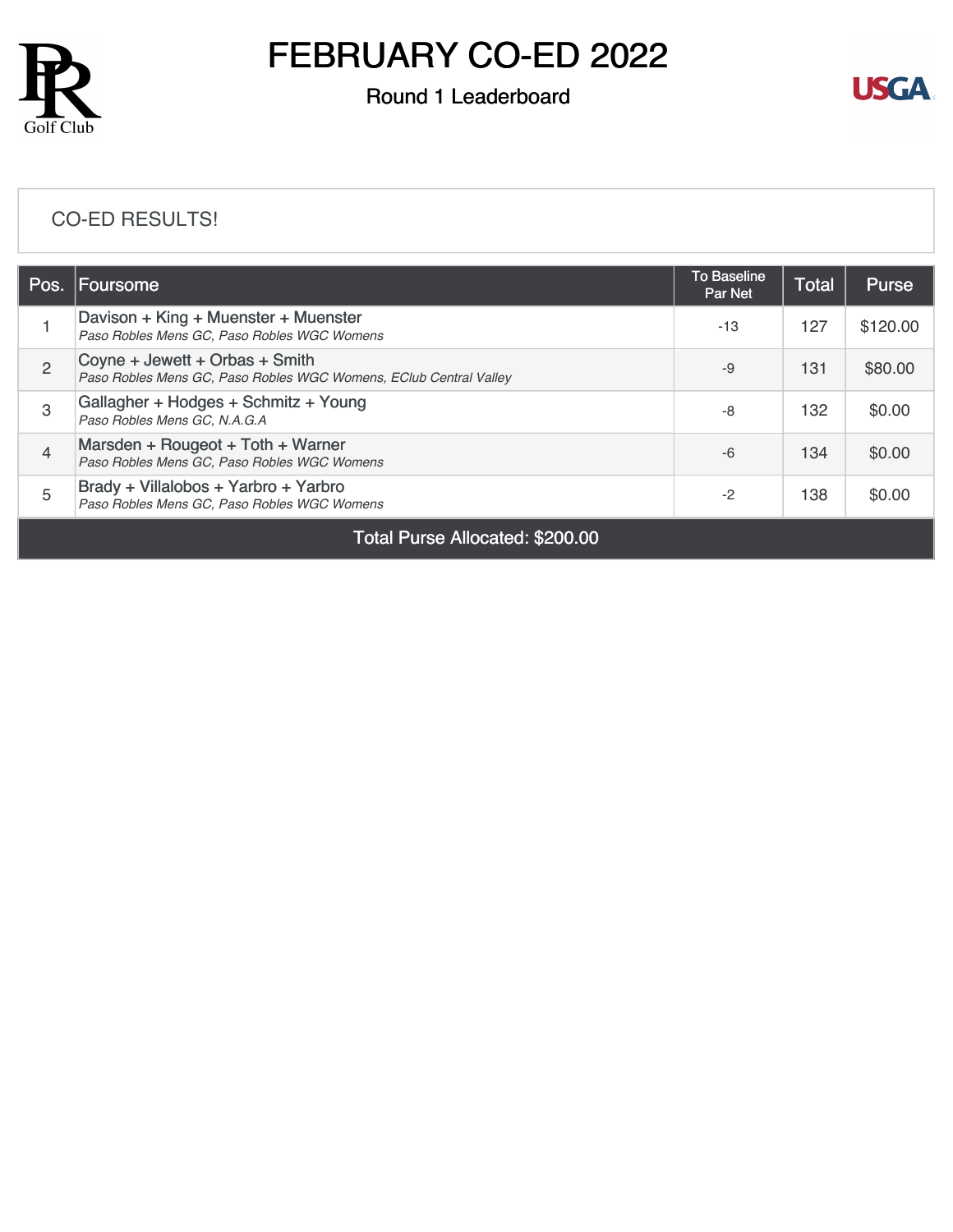

# FEBRUARY CO-ED 2022

## Round 1 Leaderboard



#### [NET SKINS!](https://cdn2.golfgenius.com/v2tournaments/8247687642540457661?called_from=&round_index=1)

| Foursome                                                                                            | Skins | Purse   | <b>Details</b>                      |  |  |
|-----------------------------------------------------------------------------------------------------|-------|---------|-------------------------------------|--|--|
| Gallagher + Hodges + Schmitz + Young<br>Paso Robles Mens GC, N.A.G.A                                | 3     | \$50.00 | Net 4 on 4, Net 4 on 8, Net 7 on 12 |  |  |
| Marsden + Rougeot + Toth + Warner<br>Paso Robles Mens GC, Paso Robles WGC Womens                    |       | \$33.33 | Net 7 on 5, Net 7 on 16             |  |  |
| Coyne + Jewett + Orbas + Smith<br>Paso Robles Mens GC, Paso Robles WGC Womens, EClub Central Valley |       | \$16.67 | Net 4 on $6$                        |  |  |
| Total Purse Allocated: \$100.00                                                                     |       |         |                                     |  |  |